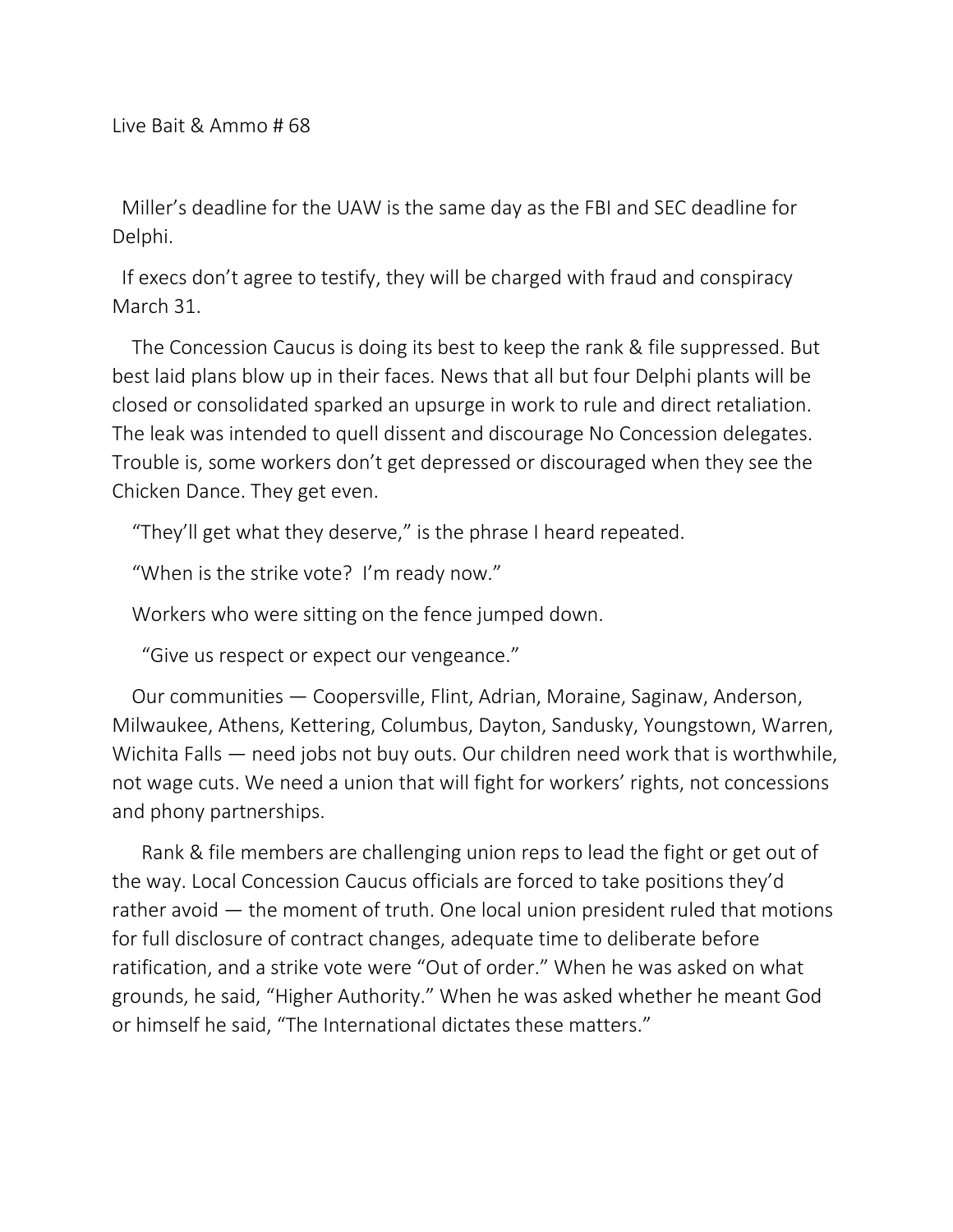Dictate is the right word. According to "Higher Authority" the buy-off does not require ratification. It requires the approval of Judge Drain. The Concession Caucus is using the buy-off to delete job security language and import temp workers into GM and Delphi. The buy-off slices and dices solidarity.

The temps are a "bridge" to two tier at GM. It's the Toyota model. Toyota denies they have two tier, but they employ permanent temps for low wages and no benefits. They work them until they hurt them, throw them out the door, then hire more. The temp "bridge" in the buy-off deal has neither time limits nor restrictions. But the more important question is: why should we help a company that wants to destroy us? Why should we approve scabs? How does the buy-off save jobs, pensions, benefits, wages? The Concession Caucus is decimating the union.

Let's be perfectly clear. We are in negotiations with a hostile employer. Workers who retire and then return to train temps and new hires are no better than scabs.

A contract's value is determined by enforcement, not paper and ink. In the 2003 contract GM promised \$1 billion in new business with Delphi. The work never materialized. Instead Delphi's content per GM vehicle declined. Likewise Delphi committed to "allocate new product awards....to UAW represented facilities and make sufficient capital investments at those sites to allow them to be competitive, improve product quality, improve operational effectiveness and be viable for the long term."

We're not virgins. The buy-off isn't worth the paper it's printed on if there aren't enough jobs left to support it, or a union that is determined to enforce it.

If you think Delphi's latest proposal is atrocious, you should see the two tier supplement the Concession Caucus brokered in 2004. The supplement sets the rate at \$14 per hour, no COLA for four years, no pension, and exorbitant increases in out-of-pocket health care costs.

The supplement like the buy-off was never ratified. The Concession Caucus implemented it unilaterally. In 2011 when the supplement expires new hires will acquire majority leverage at which time the pay back comes due. Our first order of business should be to scrap the two tier supplement. Equal pay for equal work means security in retirement. Don't turn your back on future members. Vote NO